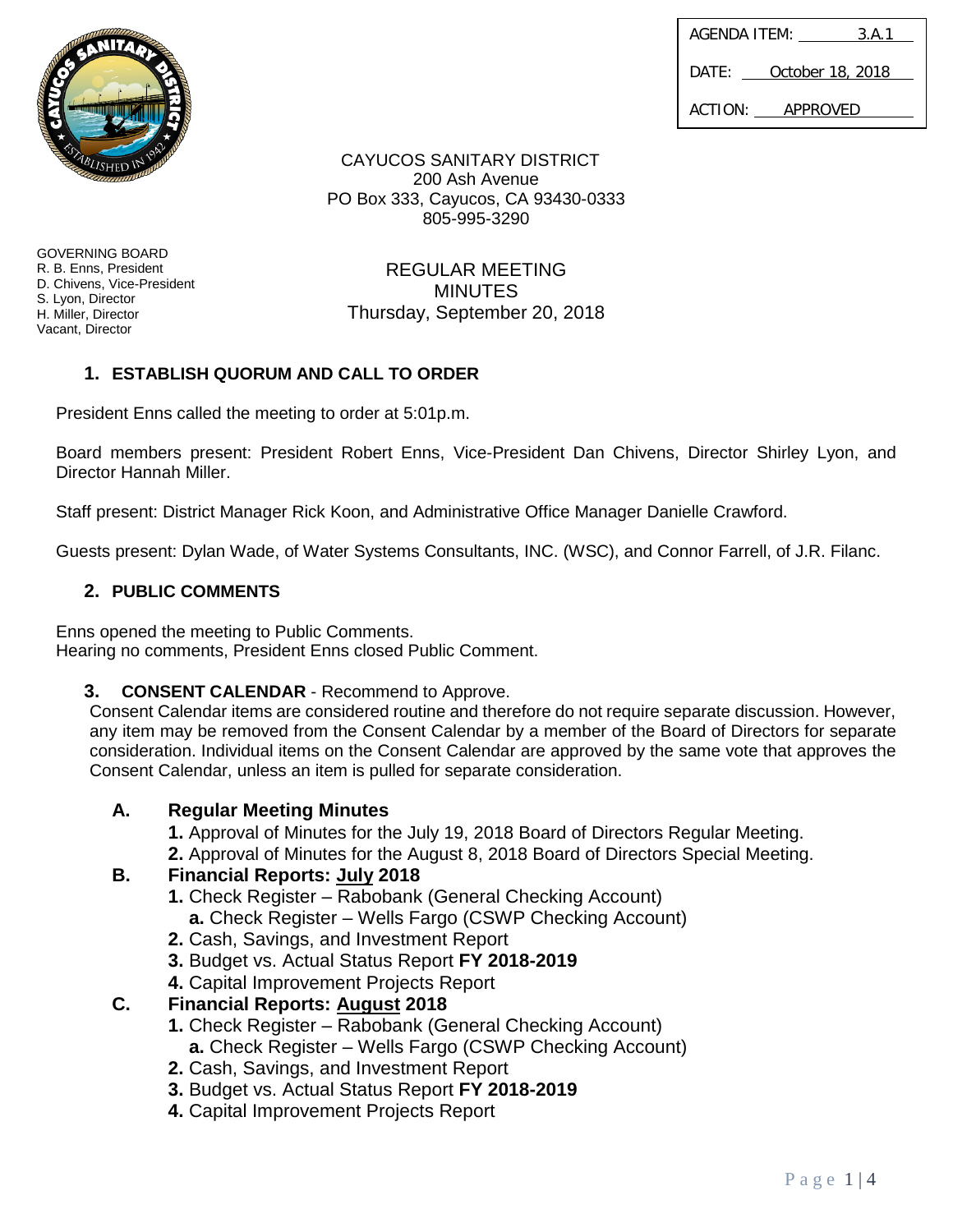Enns opened the meeting to Public Comments.

Koon read a letter submitted by customer Koligian requesting an item be added to a future agenda so that he may discuss and appeal a denial he received regarding his request for a second unit exemption.

Hearing no further comments, President Enns closed Public Comment.

**MOTION:** 1st by Chivens, to approve items on the consent calendar as prepared. Motion was seconded by Lyon.

**VOTE 4-0** Motion passed

### **4. STAFF COMMUNICATIONS AND INFORMATION ITEMS:** (NO ACTION REQUIRED)

- **A.** District Manager's Report **July 2018** and **August 2018**
- **B.** Monthly Customer Satisfaction Survey Submissions **None**
- **C.** Will Serves New

 **Ording, APN 064-404-012, 460 Chaney Ave. – SFR Demo\Rebuild Reisner, APN 064-254-024, 0000 Studio Dr. – SFR New Hagopian, APN 064-154-010, 1001 Pacific Ave. – SFR Remodel Garbedian, APN 064-204-064, 2739 Santa Barbara Ave. – SFR New Sanchez, APN 064-155-021, 91 11th Street – SFR Demo\Rebuild** Will Serves – Renewed **M&R Investment One Co. Inc., APN 064-112-022, 61 Birch Ave. – SFR New M&R Investment One Co. Inc., APN 064-112-047, 35 Birch Ave. – SFR New M&R Investment One Co. Inc., APN 064-112-046, 43 Birch Ave. – SFR New Ipekjian, APN 064-128-013, 117 Saint Mary Ave. – SFR Addtn/Alt Miller, APN 064-441-018, 65 Mayer Ave. – SFR New BLB Family Trust, APN 064-131-017, 155 4th St. – SFR Remodel James, APN 064-024-012, 310 Birch Ave. – SFR Remodel** Will Serves – Finaled **J. TenBroek, Inc., APN 064-426-064, 3256 Shearer Ave. – SFR New Ipekjian, APN 064-128-013, 117 Saint Mary Ave. – SFR Addtn/Alt Interian, APN 064-264-048, 370 Old Creek Rd. – SFR New** Will Serves – Continue to Serve (No Will Serve Required) **Solters, APN 064-163-018, 1297 Cass Ave. – SFR Remodel Maule, APN 064-411-036, 3256 Shearer Ave. – SFR Remodel**

Manager Koon's report was presented.

Items 4A, B, and, C were received and accepted.

Enns opened the meeting to Public Comments. Hearing no comments, President Enns closed Public Comment.

#### **5. DISCUSSION REGARDING DISTRICT OFFERED HMO HEALTH PLAN COST AND PLAN CHANGES FOR 2019.**

Koon presented above item recommending to keep the current health plan the same based on cost analysis and as per unanimous employee's endorsement.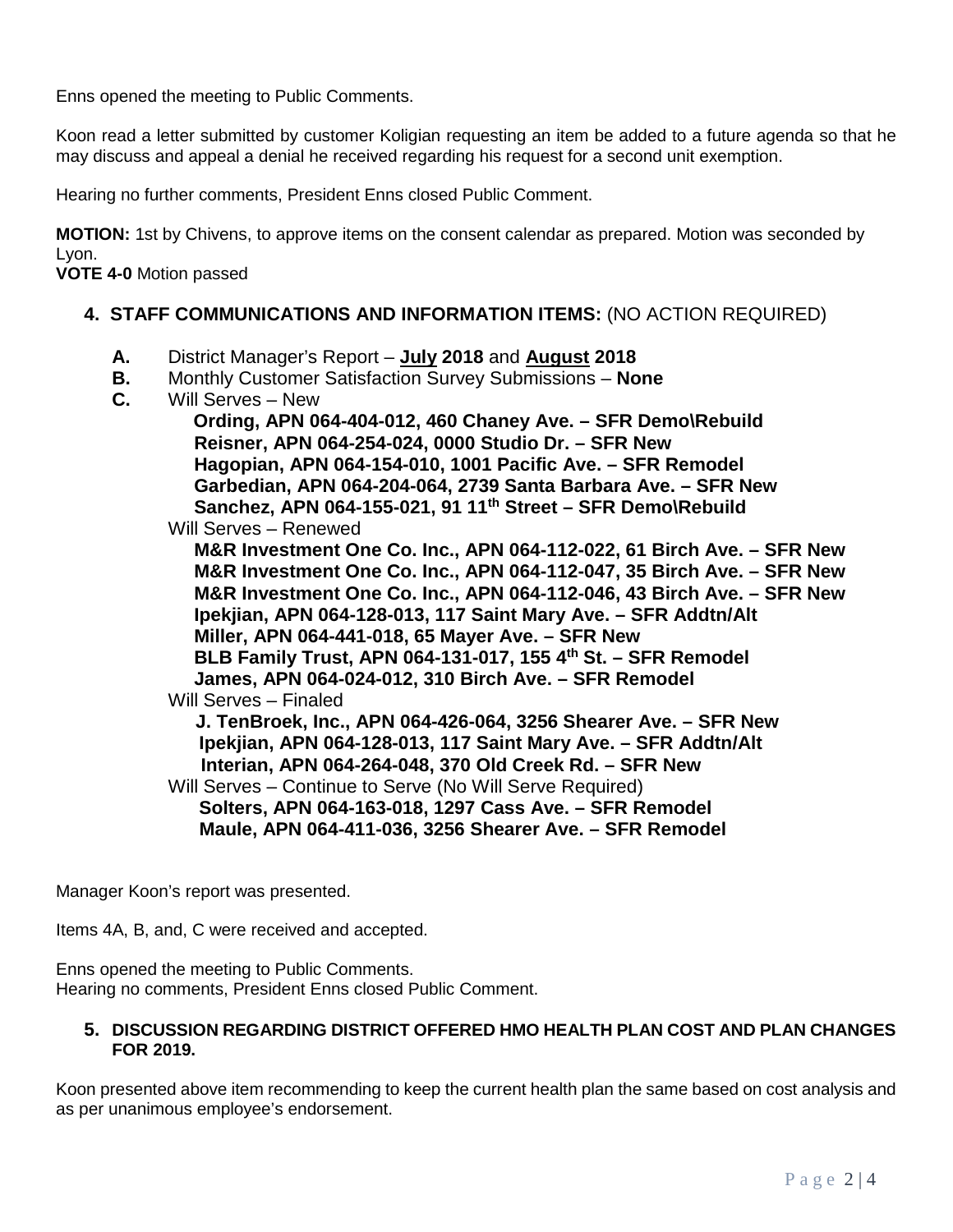Enns opened the meeting to Public Comments. Hearing no comments, President Enns closed Public Comment.

**MOTION:** 1st by Lyon, to approve District offered HMO health plan cost increase and plan changes for 2019. Motion was seconded by Miller. **VOTE 4-0** Motion passed

### **6. CONSIDERATION TO APPROVE PAYMENT OF MORRO BAY INVOICE FOR 4TH QUARTER OF FY 2017/18 IN THE AMOUNT OF \$146,872.32.**

Koon presented above item recommending payment in the amount of \$146,872.32.

Enns opened the meeting to Public Comments. Hearing no comments, President Enns closed Public Comment.

**MOTION:** 1st by Chivens, to approve payment of Morro Bay invoice for 4<sup>th</sup> quarter of FY 2017/18 in the amount of \$146,872.32. Motion was seconded by Lyon. **VOTE 4-0** Motion passed

### **7. DISCUSSION AND CONSIDERATION TO APPROVE CONSULTANT SERVICES AGREEMENT WITH FIRMA FOR CONSTRUCTION MONITORING SERVICES FOR THE CAYUCOS SUSTAINABLE WATER PROJECT.**

Koon discussed the proposed consultant contract with Firma Consultants, Inc.

Enns opened the meeting to Public Comments. Hearing no comments, President Enns closed Public Comment.

**MOTION:** 1st by Lyon, to approve the consultant services agreement with Firma for construction monitoring services for the Cayucos Sustainable Water Project. The motion was seconded by Miller. **VOTE 4-0** Motion passed.

#### **8. DISCUSSION AND CONSIDERATION TO APPROVE CONTRACTOR SERVICES AGREEMENT WITH EVOQUA WATER TECHNOLOGIES, LLC FOR MEMBRANE BIOREACTOR SYSTEM FOR THE CAYUCOS SUSTAINABLE WATER PROJECT.**

Both Koon and Wade summarized the EVOQUA Water Technologies contract for the Board and answered questions regarding the adders, membranes and the NTE (not to exceed) amount.

Enns opened the meeting to Public Comments. Hearing no comments, President Enns closed Public Comment.

**MOTION:** 1st by Miller, to approve contractor services agreement with EVOQUA Water Technologies, LLC for the membrane bioreactor system for the Cayucos Sustainable Water Project with a not to exceed amount of \$1,283,123.00 and subject to review and approval by the USDA. The motion was seconded by Chivens. **VOTE 4-0** Motion passed.